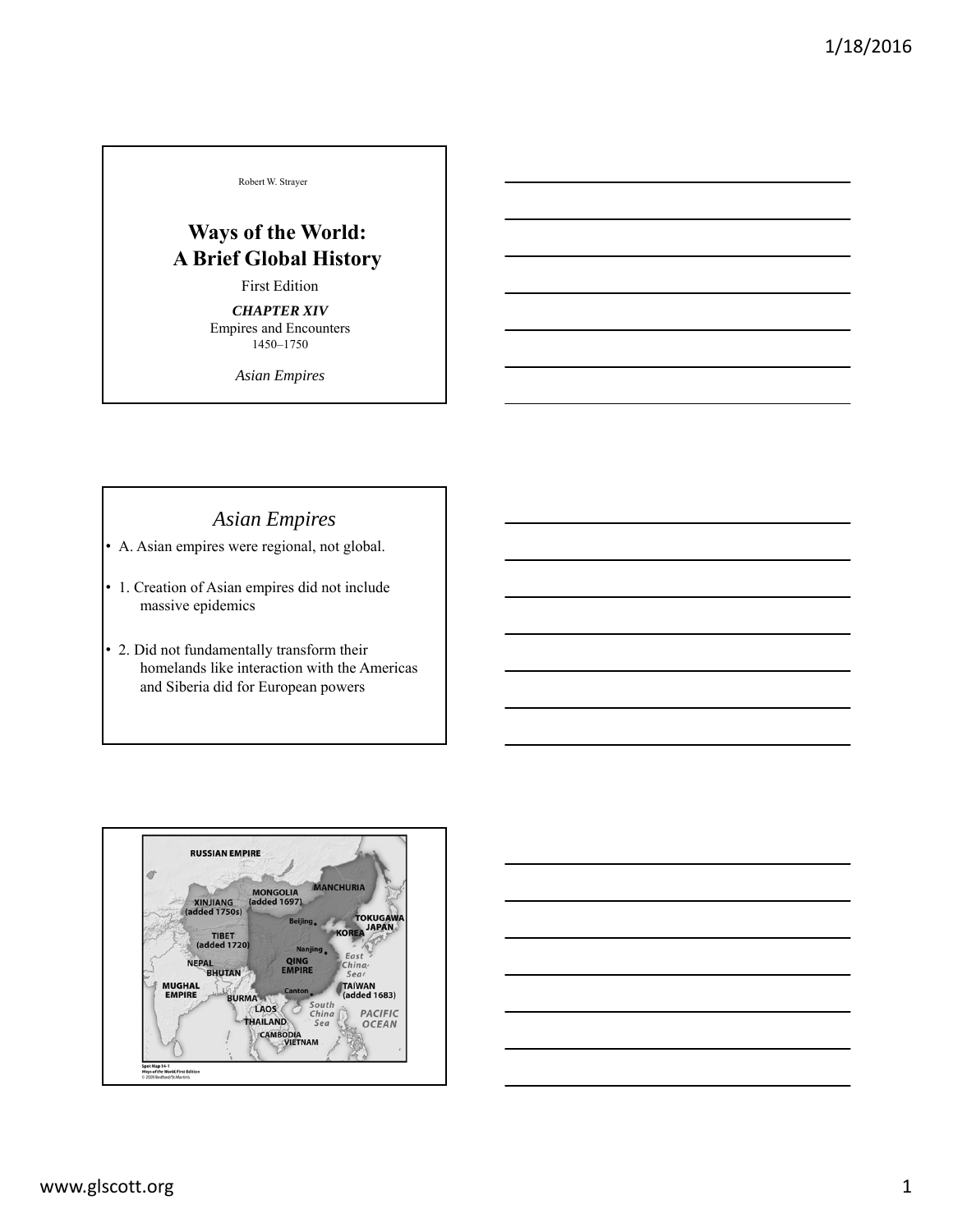# *Asian Empires*

### *Making China an Empire*

- •The Chinese vastly enlarged the territorial size of the country and incorporated a number of non-Chinese people
- •A great military effort was undertaken to provide security for the huge region.

# *Asian Empires*

#### *Making China an Empire*

•Conquered regions were ruled separately from the rest of *China through a new office called the Court of Colonial Affairs*

•Chinese or Qing officials didn't seek to assimilate local people into Chinese culture and showed considerable respect for the Mongolian, Tibetan, and Muslim cultures of the region. However, *Political independence and economic prosperity came to an end.*

B. Making China an Empire

- 1. Qing dynasty (1644–1912) launched enormous imperial expansion to the north and west
- 2. Nomads of the north and west were very familiar to the Chinese
	- a. 80-year-long Chinese conquest (1680–1760)
	- b. Motivated by security fears; reaction to Zunghar state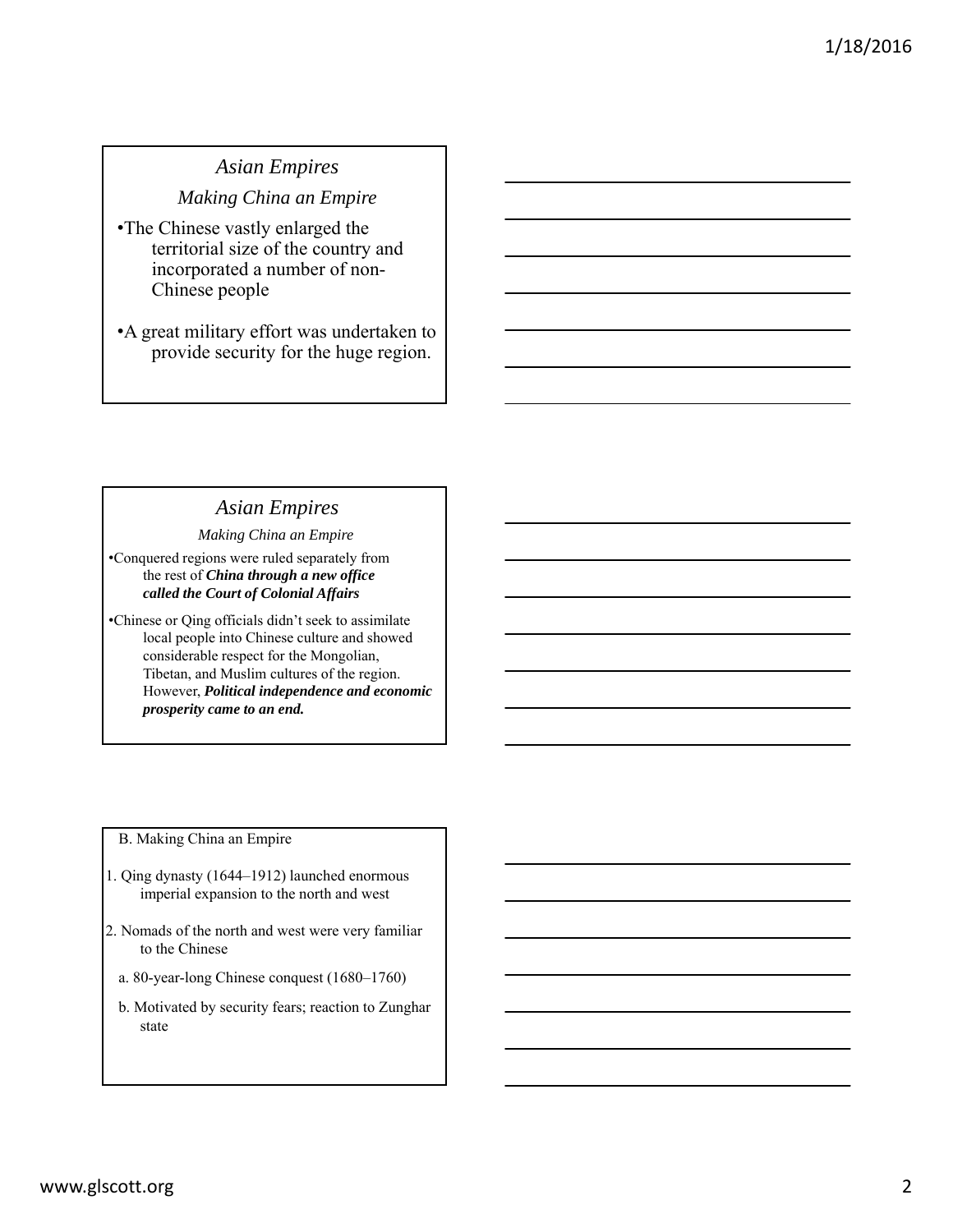#### *Muslims and Hindus in the Mughal Empire*

- 1. Mughals united much of India between 1526 and 1707
- 2. The Mughal Empire's most important divide was religious: 20 percent of the population were Muslims, while most of the rest were Hindus

*Muslims and Hindus in the Mughal Empire*

- 3. Emperor Akbar (r. 1556–1605) *attempted serious accommodation of the Hindu majority*
- 4. Mughal toleration provoked reaction among some Muslims
- 5. Aurangzeb's policy provoked Hindu reaction

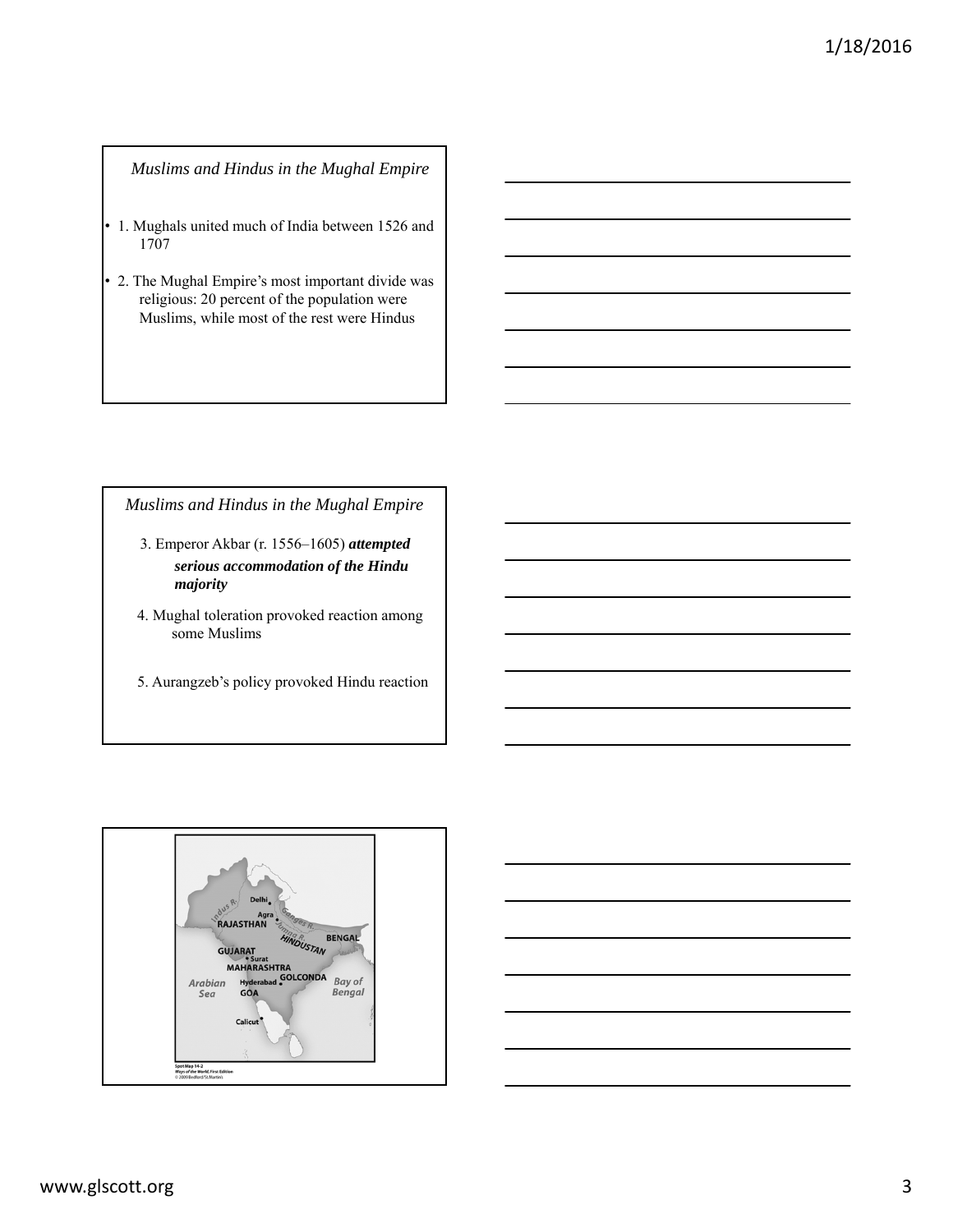



## *Muslims, Christians, and the Ottoman Empire*

- 1. The Ottoman Empire was the Islamic world's most important empire in the early modern period
- 2. Long conflict (1534–1639) between Sunni Ottomans and Shia Safavids
- 3. The Ottoman Empire was the site of a significant cross-cultural encounter

#### *Muslims, Christians, and the Ottoman Empire*

- 5. Jewish refugees from Spain had more opportunities in the Ottoman Empire
- 6. *Devshirme*: tribute of boys paid by Christian Balkan communities
- 7. The Ottoman state threatened Christendom
- 8. Some Europeans admired Ottoman rule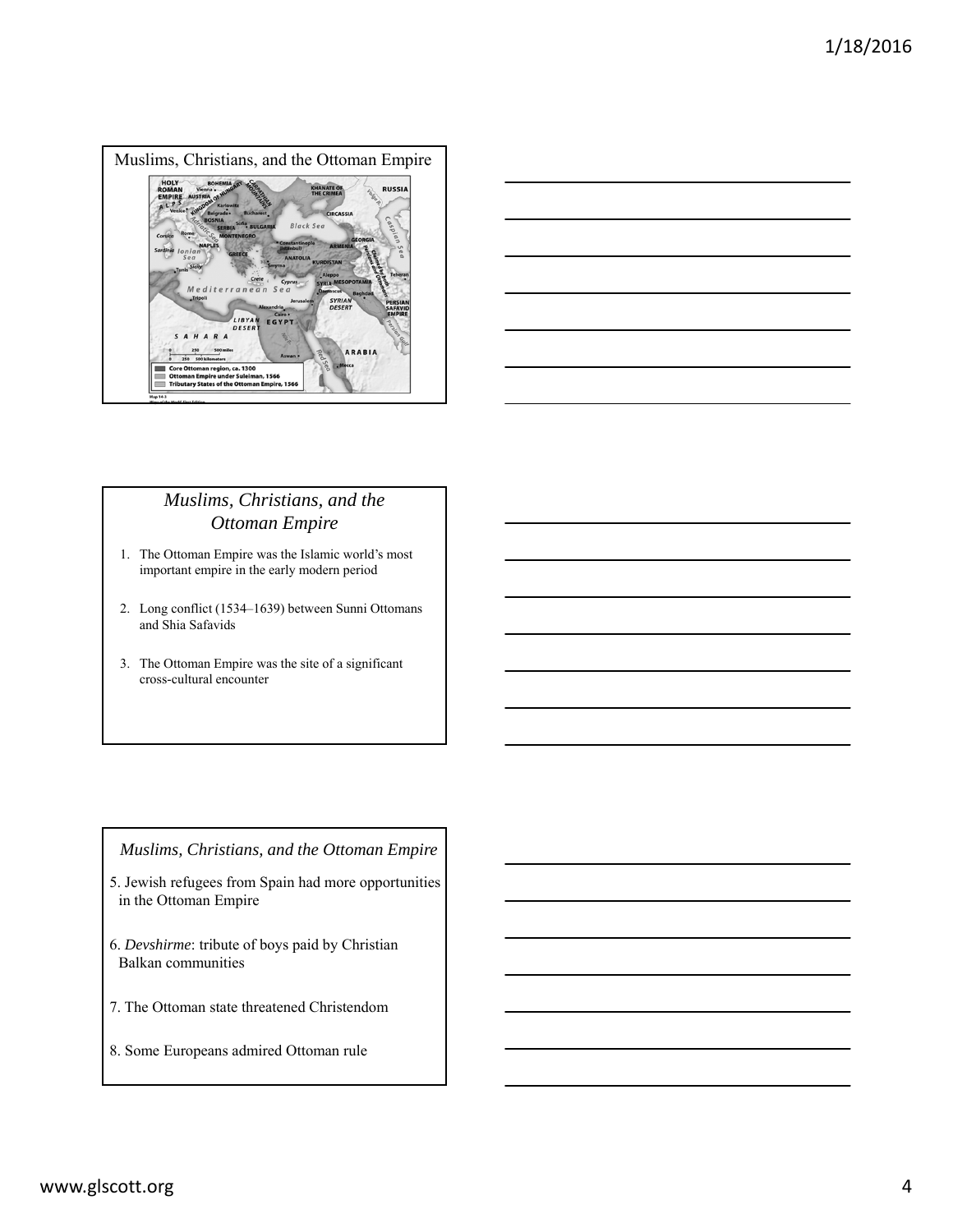### *Ottoman Empire*



Balkan Christian communities were required to hand over a quota of young boys, who were then removed from their families, required to learn Turkish, usually converted to Islam, and trained for either civil administration or military service in elite Janissary units.

## *Ottoman Empire*

The empire itself represented an enormous threat to Christendom in general.

- -The seizure of Constantinople,
- -The conquest of the Balkans,
- -Ottoman naval power in the Mediterranean -Siege of Vienna in 1529 and 1683

Raised anew "the specter of a Muslim takeover of all of Europe."

The last Ottoman incursion into the Austrian Empire was pushed back with French and Polish help, marking the end of a serious Muslim threat to Christian Europe.

#### *Comparison*

How did Western European empires in the Americas differ from empires elsewhere in the world during the early modern era?

- a. Only Western European empire building in the Americas produced empires that that featured the mixing of diverse peoples.
- b. Only Western European empire building in the Americas was facilitated by collapse or displacement of indigenous populations.
- c. Only Western European empires in the Americas conquered substantial new lands instead of increasing their effective control over lands already under their control.
- d. Only Western European empires in the Americas were initiated by maritime expansion.